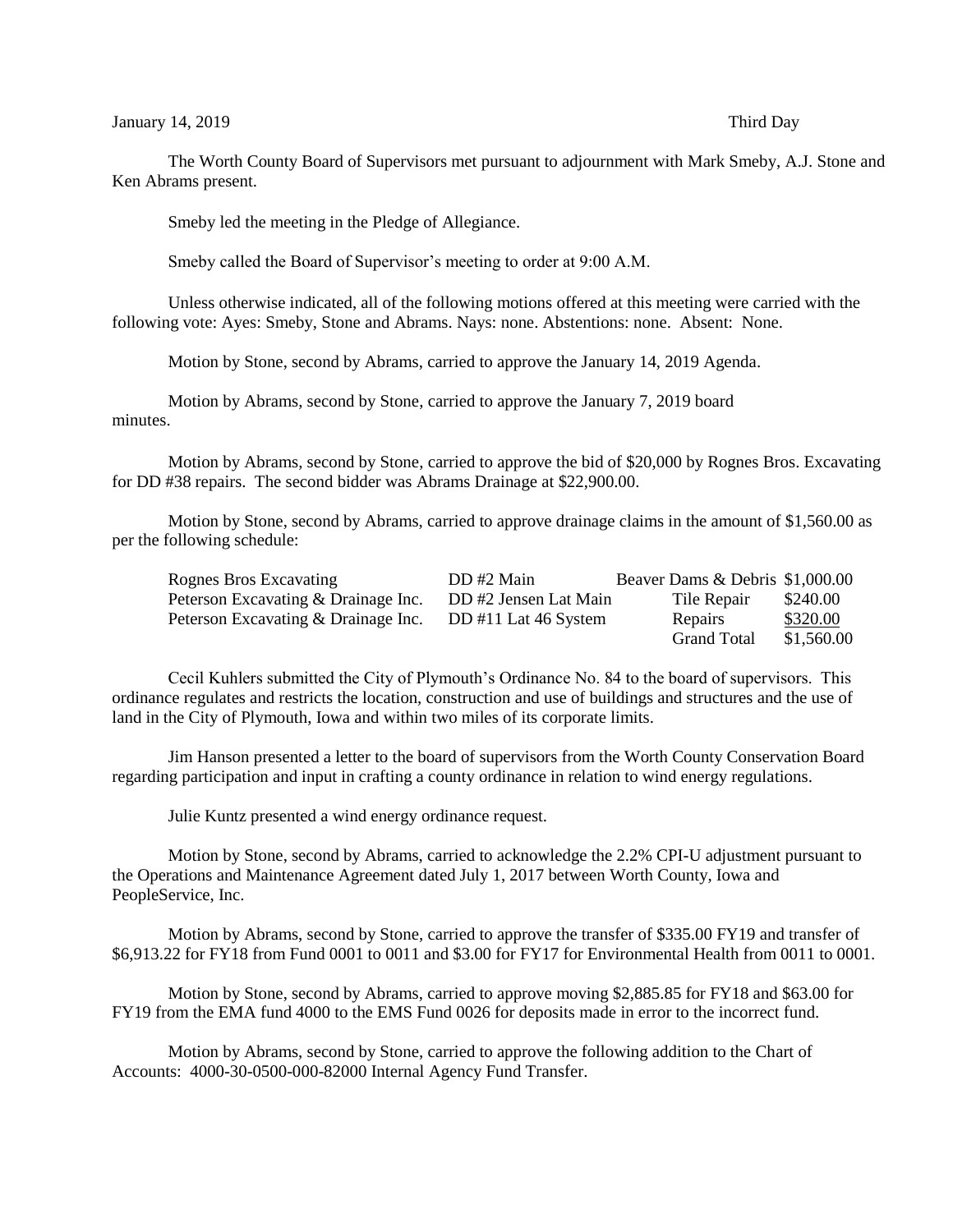Motion by Abrams, second by Stone, carried to approve claims in the amount of \$1,198,363.57 as per the following schedule:

| A & I Auto Body Inc                                   | Supplies-Con                | 4,218.15  |
|-------------------------------------------------------|-----------------------------|-----------|
| Agvantage Fs Inc                                      | Fuel-Eng                    | 48.38     |
| Ajb Enterprise Llc                                    | Service-Gsr                 | 97.50     |
| <b>Alliant Energy</b>                                 | Service-Gsr                 | 9,800.64  |
| Ameripride Services Inc                               | Service-Eng                 | 509.78    |
| <b>Austin Office Products</b>                         | Supplies-Shf                | 470.29    |
| Bachtle Snow Removal And Lawn Service                 | Service-Gsr                 | 35.00     |
| <b>Bcn</b> Telecom                                    | Service-Gsr                 | 86.34     |
| <b>Ben Hauge</b>                                      | Well-San                    | 537.00    |
| Berge Oil Company                                     | Fuel-Eng                    | 26,988.02 |
| <b>Black Hills Energy Inc</b>                         | Service-Eng                 | 1,012.56  |
| <b>Bob Barker Company Inc</b>                         | Supplies-Shf                | 166.40    |
| Brady J. Heagel                                       | Service-Cta                 | 47.10     |
| Brian M Kuchay, Md                                    | Ems Contract                | 100.00    |
| <b>Brian Tweeten</b>                                  | Service-Cta                 | 41.70     |
| C J Cooper & Associates Inc                           | Service-Eng                 | 140.00    |
| Carol A. Lukes                                        | Service-Cta                 | 30.45     |
| Carquest Auto Parts Inc                               | Parts & Supplies-Eng        | 2,914.62  |
| <b>Cdw Government Llc</b>                             | Supplies-Dap                | 5,289.85  |
| Cedar Rapids Tire                                     | Supplies-Eng                | 293.67    |
| Centurylink                                           | Service-Eng                 | 50.44     |
| <b>Certified Laboratories</b>                         | Supplies-Eng                | 217.70    |
| Charles J. Stumo                                      | Service-Cta                 | 36.75     |
| City Of Fertile                                       | Rutf-Eng                    | 2,047.54  |
| City Of Grafton                                       | Rutf-Eng                    | 1,135.38  |
| City Of Hanlontown                                    | Rutf-Eng                    | 461.56    |
| City Of Joice                                         | Rutf-Eng                    | 1,197.86  |
| <b>City Of Kensett</b>                                | Rutf-Eng                    | 591.37    |
| City Of Manly                                         | Service-Eng                 | 44.60     |
| City Of Northwood                                     | Service-Gsr                 | 413.55    |
| Culligan Of Mason City                                | Service-Gsr                 | 70.00     |
| Dave Syverson Inc                                     | Parts-Eng                   | 81.23     |
| David A. Osheim                                       | Service-Cta                 | 42.15     |
|                                                       |                             | 111.50    |
| Des Moines Stamp Mfg Co                               | Supplies-Aud<br>Service-Shf |           |
| Dick's Place Body & Tow                               |                             | 210.00    |
| Donna H. Hup                                          | Service-Cta                 | 30.45     |
| <b>Edie Prazak</b>                                    | Mileage-Phd                 | 32.00     |
| Elderbridge Agency On Aging                           | Fy19 Appro-Org              | 2,673.00  |
| <b>Electronic Engineering</b>                         | Service-Eng                 | 165.10    |
| Falkstone Llc                                         | Rock-Eng                    | 100.78    |
| Fallgatter's Market Inc                               | Supplies-Shf                | 1,095.54  |
| <b>Farmers Mutual Telephone Company</b>               | Service-E911                | 318.00    |
| Fertile Public Library Payable To The City Of Fertile | Fy19 Appro-Lib              | 8,750.00  |
| <b>Five Star Cooperative</b>                          | Fuel & Parts-Eng            | 613.31    |
| Floyd & Leonard Auto Elec Inc                         | Supplies-Con                | 5.77      |
| Galls, Llc                                            | Supplies-Shf                | 205.20    |
| <b>Gardiner Thomsen</b>                               | Service-Ndp                 | 4,000.00  |
| Gary O. Braun                                         | Service-Cta                 | 35.85     |
| Glenn E. Steiff                                       | Service-Cta                 | 30.45     |
| Grafton Public Library Payable To City Of Grafton     | Fy19 Appro-Lib              | 8,750.00  |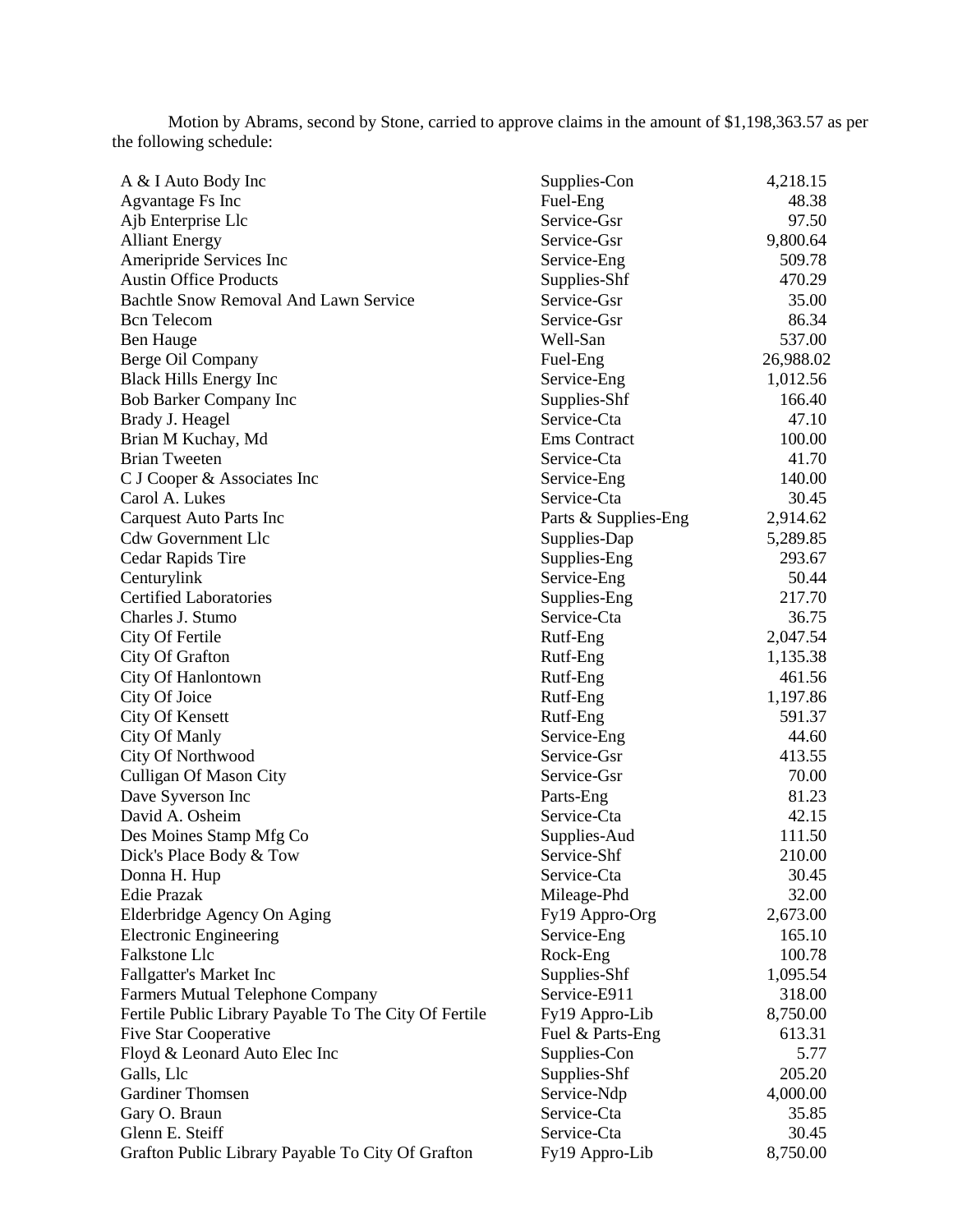| Greve Law Office                                      | Rent & Payroll                | 5,713.00          |
|-------------------------------------------------------|-------------------------------|-------------------|
| Grp & Associates Inc                                  | Service-Phd                   | 36.00             |
| <b>Halock Security Labs</b>                           | Supplies-Dap                  | 1,799.82          |
| Healthworks                                           | Service-Eng                   | 627.00            |
| Healthy Harvest Of No Ia                              | Fy19 Appro-Org                | 1,150.00          |
| <b>Heartland Power Coop</b>                           | Service-Wwt                   | 4,561.00          |
| Homeward Inc                                          | Fy19 Appro-Org                | 5,000.00          |
| Huber Supply Co Inc                                   | Service-Eng                   | 157.73            |
| I35/105 Welcome Center Inc.                           | Fy19 Appro-Org                | 7,500.00          |
| Ia Dept Of Agriculture                                | Fee-Eng                       | 60.00             |
| Ia Law Enforcement Academy                            | Edu-Shf                       | 700.00            |
| Ia Prison Industries                                  | Supplies-Eng                  | 106.40            |
| Ia State Assn Of Assessors                            | Edu-Asr                       | 650.00            |
| <b>Idals-State Apiary Program</b>                     | Service-Daa                   | 96.72             |
| Imwca                                                 | Wk Comp Pre-Ins               | 4,859.00          |
| Interstate Batteries Of Upper Iowa                    | Supplies-Eng                  | 229.90            |
| Ip Pathways                                           | Service-Dap                   | 620.20            |
| Isac                                                  | Edu-Aud                       | 1,375.00          |
| Isaca District Ii Auditors                            | Dues-Aud                      | 20.00             |
| J & J Machining Welding & Fabricating                 | Service-Eng                   | 12.24             |
| Janice S. Eckhart                                     | Service-Cta                   | 30.45             |
| Jennifer Krull                                        | Service-Aty                   | 18.00             |
| Jill Schutz                                           | Mileage-Phd                   | 52.15             |
| Joe's Collision & Performance Inc                     | Service-Eng                   | 325.90            |
| John C. Kisner                                        | Service-Cta                   | 40.80             |
| <b>Johnson Vinyl Graphics</b>                         | Service-Shf                   | 120.00            |
| Joice Public Library Payable To The City Of Joice     |                               | 8,750.00          |
| Kathleen L. Wilker                                    | Fy19 Appro-Lib<br>Service-Cta | 46.20             |
|                                                       | Supplies-Gsr                  | 289.92            |
| Kelly Hardware                                        |                               |                   |
| Kensett Public Library Payable To The City Of Kensett | Fy19 Appro-Lib                | 8,750.00<br>40.35 |
| Kibble Equipment Llc                                  | Supplies-Con                  |                   |
| Kinney Memorial Library Payable To The City Of        |                               | 8,750.00          |
| Hanlontown                                            | Fy19 Appro-Lib                |                   |
| Kirschbaum Elec & Plumbing                            | Service-Con                   | 3,412.00          |
| <b>Knudtson Automotive Service</b>                    | Service-Shf                   | 893.65            |
| <b>Larry Elwood Construction</b>                      | Parts-Eng                     | 81.60             |
| Larsen Plumbing & Heating Inc                         | Service-Gsr                   | 1,644.52          |
| <b>Lawson Products Inc</b>                            | Parts-Eng                     | 627.97            |
| Lexisnexis                                            | Service-Aty                   | 167.00            |
| Lori L. Willert                                       | Service-Cta                   | 39.45             |
| L-Tron Corporation                                    | Supplies-Dap                  | 658.00            |
| <b>Mail Services Llc</b>                              | Service-Trs                   | 266.11            |
| Mandi Terlisner                                       | Mileage-Phd                   | 32.50             |
| Manly Congregate Meals Budget                         | Fy19 Appro-Org                | 1,050.00          |
| <b>Manly Junction Signal</b>                          | Renewal-Shf                   | 25.00             |
| Manly Public Library Payable To The City Of Manly     | Fy19 Appro-Lib                | 8,750.00          |
| Marco Technologies Llc                                | Service-Asr                   | 485.45            |
| Mark Smeby                                            | Mileage-Sup                   | 56.00             |
| <b>Mason City Tire Service</b>                        | Supplies-Eng                  | 10,620.40         |
| Mediacom                                              | Service-Gsr                   | 209.95            |
| Meghan Rydstrom                                       | Mileage-Phd                   | 66.00             |
| Menards Inc                                           | Parts-Eng                     | 98.00             |
| Mercy Medical Center-North Ia                         | Service-Mex                   | 843.00            |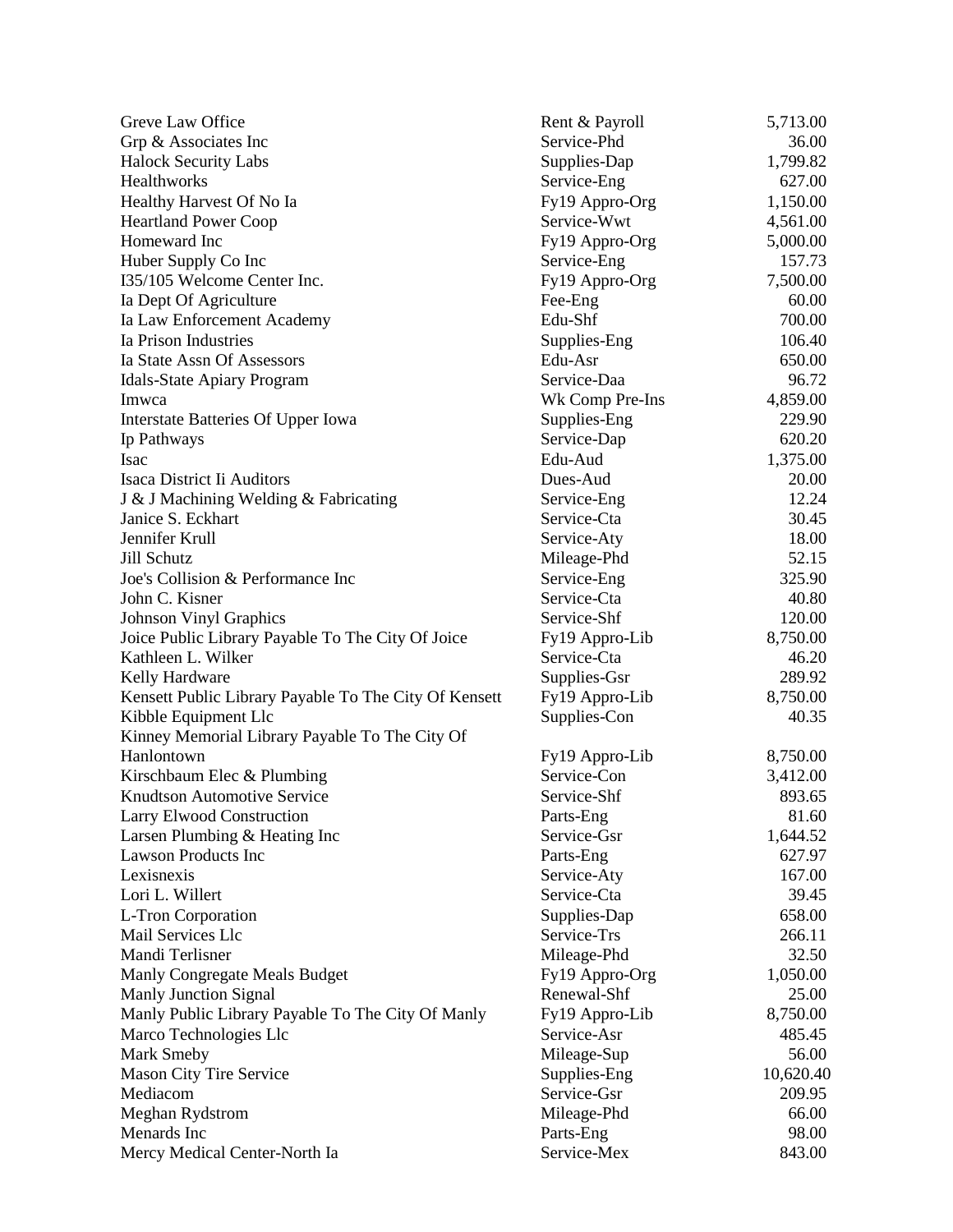| Merlin Bartz                                          | Mileage-Sup          | 285.47       |
|-------------------------------------------------------|----------------------|--------------|
| Mid-States Organized Crime Information Ctr            | Fee-Shf              | 150.00       |
| Mitchell Co Sheriff                                   | Service-Shf          | 420.00       |
| Motorola Solutions Inc                                | Service-Cap          | 900,754.87   |
| <b>Nelson Family Trust</b>                            | Rent-Shf             | 300.00       |
| North Central Iowa Regional Economic & Port Authority | Service-Ndp          | 2,191.38     |
| Northwood Anchor Inc                                  | Renewal-Shf          | 76.00        |
| Northwood Chiropractic, Pc                            | Service-Shf          | 65.00        |
| Northwood Meals On Wheels                             | Fy19 Appro-Org       | 1,050.00     |
| Northwood Public Library Payable To The City Of       |                      |              |
| Northwood                                             | Fy19 Appro-Lib       | 8,750.00     |
| Northwood Sanitation Llc                              | Service-Gsr          | 181.50       |
| Nsb Bank                                              | Ach Billing-Dap      | 245.25       |
| Nuss Truck & Equipment Inc                            | Parts-Eng            | 1,484.62     |
| <b>Olson Trading Post Inc</b>                         | Supplies-Eng         | 611.85       |
| Patricia C. Young                                     | Service-Cta          | 49.80        |
| Pinnacle Quality Insight                              | Service-Phd          | 150.00       |
| Plunkett's Pest Control Inc                           | Service-Gsr          | 156.00       |
| Popp Excavating, Inc.                                 | Service-Eng          | 875.00       |
| Pratum, Inc.                                          | Service-Dap          | 390.00       |
| Printing Services Inc                                 | Supplies-Sdp         | 16.97        |
| <b>Ram Systems</b>                                    | Service-Phd          | 695.00       |
| Reinhart Food Service Llc                             | Supplies-Shf         | 473.24       |
| <b>Rick Christeson</b>                                | Reimb-Eng            | 35.00        |
| Ronald D. Miller                                      | Service-Cta          | 46.20        |
| <b>R</b> svp                                          | Fy19 Appro-Org       | 2,250.00     |
| Sarah A. Boyles                                       | Service-Cta          | 40.80        |
| Shana Butler                                          | Mileage-Phd          | 66.55        |
| Singelstad's Hardware                                 | Parts-Eng            | 115.13       |
| Tammy S. Bird                                         | Service-Cta          | 40.35        |
| <b>Taylor Anderson</b>                                | Reimb-Shf            | 6.25         |
| Teresa Johnson                                        | Mileage-Phd          | 98.00        |
| <b>Tyler Business Forms</b>                           | Supplies-Aud         | 343.20       |
| <b>U S Postal Service</b>                             | Postage-Shf          | 300.00       |
| Us Cellular                                           | Service-Eng          | 26.80        |
| Verizon Wireless                                      | Service-Shf          | 1,462.14     |
| Viafield                                              | Supplies-Eng         | 282.98       |
| Visa                                                  | Service-Phd          | 1,303.71     |
| Visa                                                  | Service-Dap          | 775.84       |
| Waste Management Of Iowa Inc                          | Service-Sdp          | 3,370.23     |
| Windstream                                            | Service-Eng          | 14.20        |
| Winnebago Co Auditor                                  | Service-Soc          | 4,726.50     |
| Winnebago Coop Telephone Assn                         | Service-Cap          | 10,632.66    |
| Winn-Worth Betco                                      | Fy19 3rd Qtr-Org     | 12,500.00    |
| Worth Co Emergency Mgmt                               | 3rd Qtr Pymt-Dis/Ema | 15,706.50    |
| Worth Co Historical Society                           | Fy19 Appro-Org       | 1,750.00     |
| Worth County Engineer                                 | Fuel-Shf             | 4,738.55     |
| Worth County Extension                                | Fy19 Appro-Org       | 20,000.00    |
| Worth County Fair                                     | Fy19 Appro-Org       | 18,000.00    |
| Worth Lumber Co                                       | Supplies-Shf         | 13.61        |
| Xerox Corporation                                     | Service-Dap          | 67.06        |
| Ziegler Inc                                           | Supplies-Eng         | 1,420.45     |
|                                                       | <b>Grand Total</b>   | 1,198,363.57 |
|                                                       |                      |              |